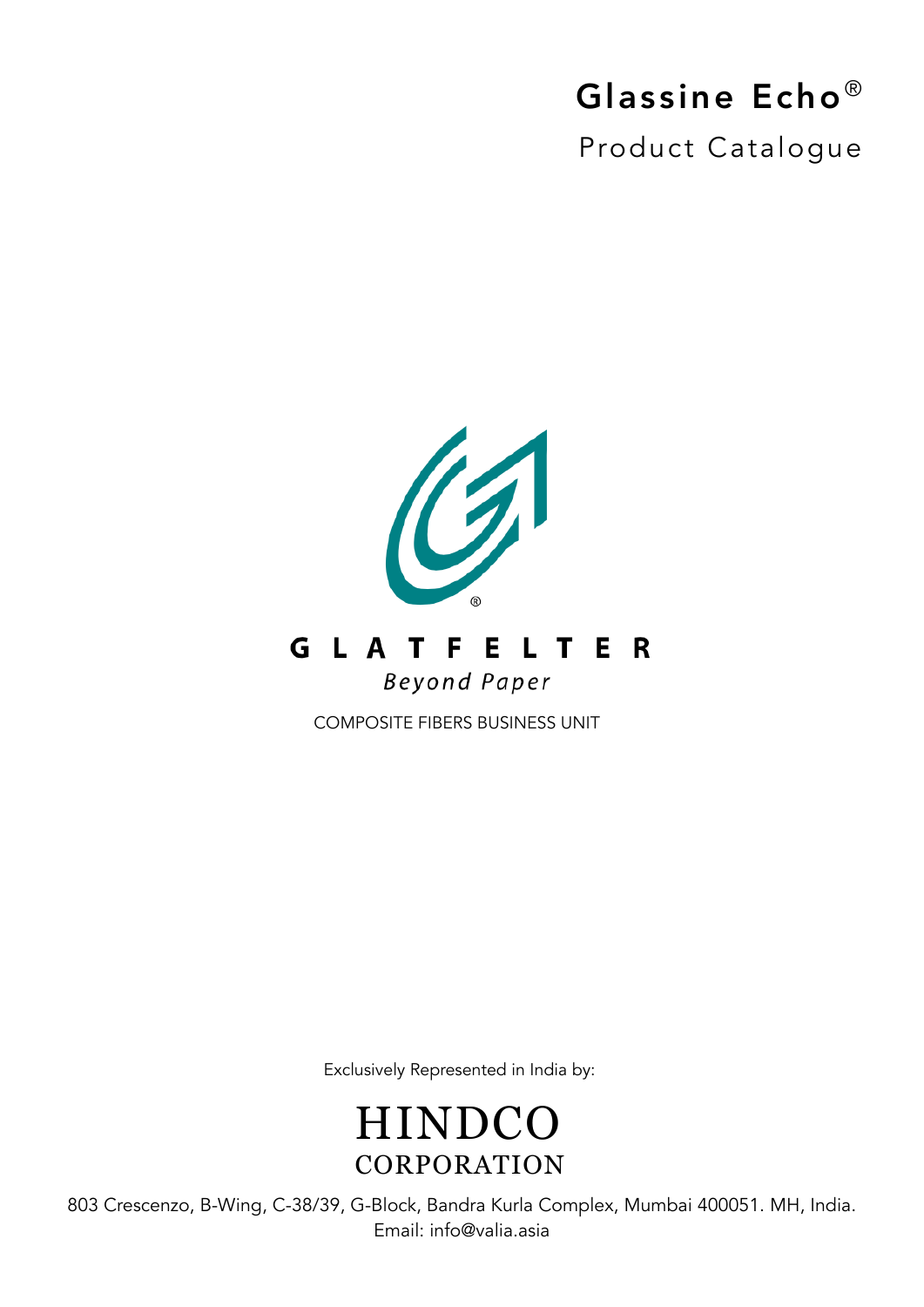# **GLASSINE**

## More than just colourful

#### **Your Advantages**

- High product quality for food safety
- Translucent and grease resistant
- 100% recyclable
- Taste neutral
- Appropriate for flexo and gravure printing